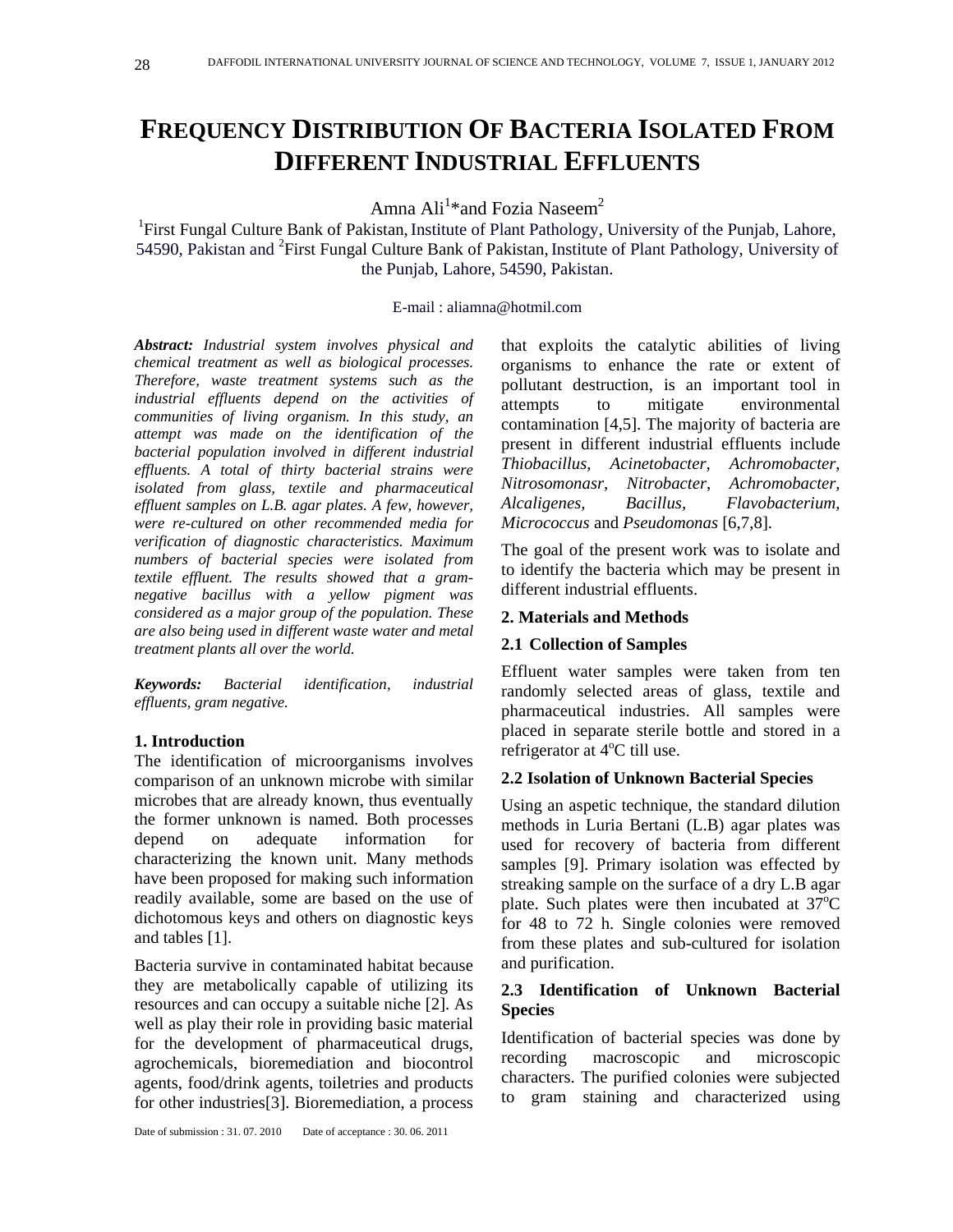biochemical tests and consulting the pertinent literature. [10,11,12].

#### **3. Results**

A total of 30 bacterial species were identified from glass, textile and pharmaceutical effluent samples (Table 4). They were isolated in pure culture on L.B. agar media. The quantitative estimates of the microbial population are shown in Table 1. The morphological and physiological characteristics of the cultures are given in Table 2. As it shown out of thirty isolates, nine of them were gram-positive and ten were gramnegative. Most of the strains produce yellow pigment on L.B. agar plates. Further examinations were carried out on the cultures (Table 3). The comparison of results with Bergey Manual showed that nine gram-negative bacilli isolates were identified as genus of *Flavobacterium, Cupriavidus*, *Enterobacter*, *Pseudomonas*, *Yersinia, Proteus*, *Klebsiella*, *Serratia* and *Acinetobacter*. The other gramnegative coccus was identified as genus *Bordetella*. Six strains of gram-positive cocci were identified as genus of *Staphylococcus, Micrococcus, Trichococcus, Deinococcus, Syntrophospora* and *Vagococcus.* The percentage of bacterial species in sample 1 was high as compared to other samples (Fig. 1).

#### **4. Discussions**

The bacteria predominant in different industrial are largely derived from water courses. Basically the bacteria are responsible for the degradation of organic and inorganic compounds. They derive their nutritional requirement from the compounds presented to them in the influent waste. They are able to synthesize their enzymes, metabolic intermediates, structural proteins, lipids and nucleic acids from carbon compound in the feed, together with other elements. They derive their energy from oxidizing either organic compounds (chemoorganotrophic metabolism), or inoraganic compounds (chemolithotrophic metabolism), such as reduced sulfur or nitrogen compounds. They use the energy for their bodily functions, reproduction and growth. Many research reported that a large number of bacterial species isolated from different industrial

effluents [1]. *Pseudomonas* species are regarded as one of the most common species of bacteria degrading phenolic compounds isolated from contaminated sites of different industries [13]. Six bacterial strains, two *Pseudomonas*, *Pantoea*  sp, *Chryseomonas luteola*, *Proteus peenneri* and *Serratia* sp, were capable of growing in the presence of wastewater of petrochemical industry [14]. *Pseudomonas fluorescens putida*  is also a promising bacterium, found in water and soil and also recognized in the degradation of non conventional compounds and useful in environmental bioremediation [15]. In another study, sixty bacterial strains were screened for hydrocarbon degradation in 2004 [16].

The results of present work also indicated that gram-negative bacillus bacteria constituted the majority of species in the industrial effluents. In this study the majority of the isolated gramnegative bacteria belonged to the genus *Pseudomonas,* while two of isolated belonged to genus *Bacillus.* The presence of gram-positive bacteria has been reported by some worker. In this study common gram-positive found from each effluent belonged to the genus *Micrococcous.* These bacterial strains are novel addition in the micro-diversity of industrial effluents of Pakistan and can be studied for treatment of industrial waste water. The bacterial isolates described here are potentially useful for removing contaminating compounds in effluents. So, additional investigations are needed to optimize the conditions for evaluation metal removal capacities of isolated bacterial species for large scale operations.

| Table 1: Number of Bacterial Colonies from |  |
|--------------------------------------------|--|
| Different Industrial Effluents             |  |

| <b>Dilutions</b> | No of Bacterial colonies |          |          |  |  |  |  |  |  |  |
|------------------|--------------------------|----------|----------|--|--|--|--|--|--|--|
|                  | Sample                   | Sample 2 | Sample 3 |  |  |  |  |  |  |  |
| $10^{-0}$        | >78                      | > 56     | >69      |  |  |  |  |  |  |  |
| $10^{-1}$        | >64                      | >43      | > 55     |  |  |  |  |  |  |  |
| $10^{-2}$        | >52                      | >34      | >46      |  |  |  |  |  |  |  |
| $10^{-3}$        | 47                       | 26       | 32       |  |  |  |  |  |  |  |
| $10^{-4}$        | 33                       | 17       | 23       |  |  |  |  |  |  |  |
| $10^{-5}$        | 24                       | 09       | 12       |  |  |  |  |  |  |  |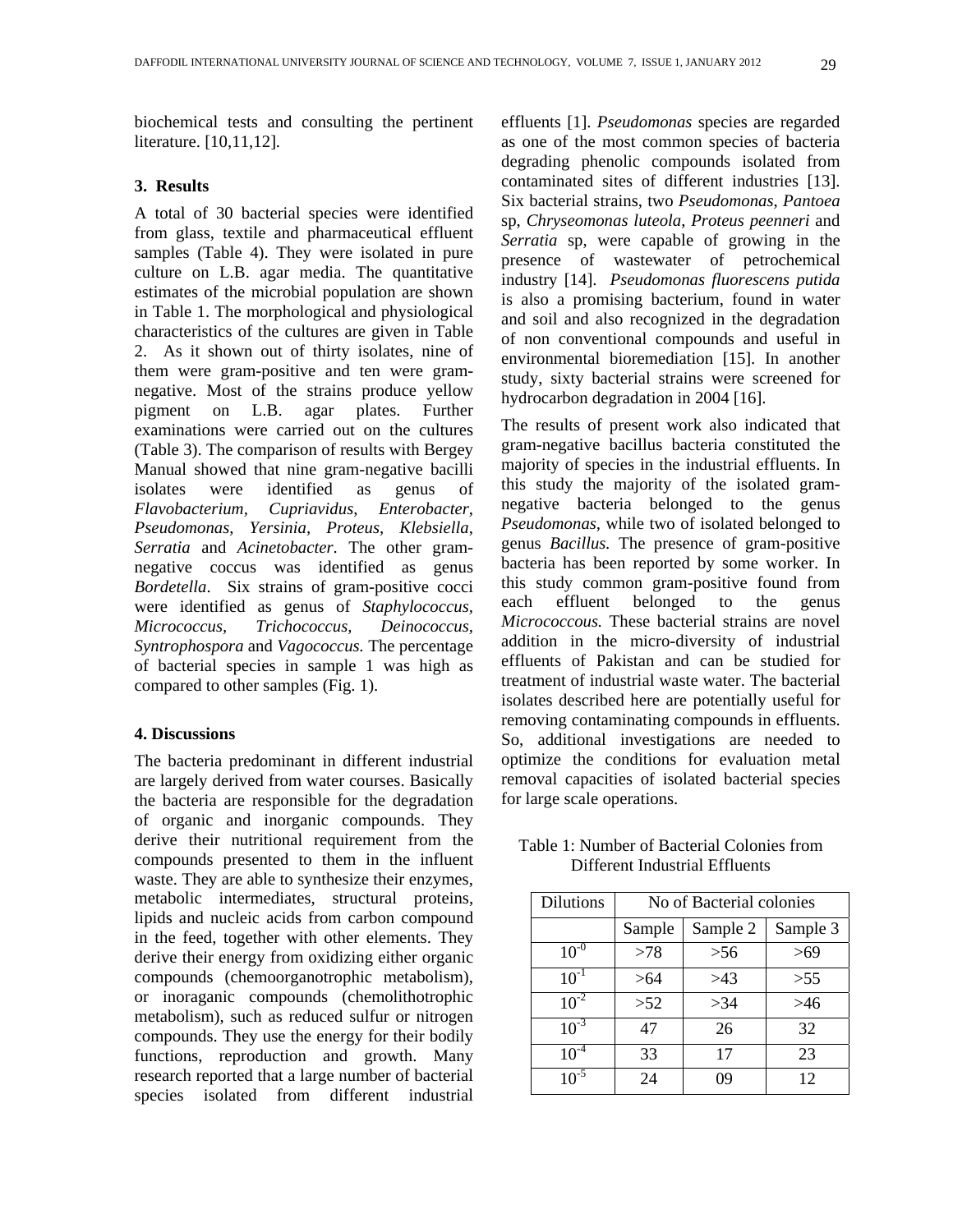| Bacterial genus    | Morphology        | Gram<br>reaction             | Spore                    | Motility                 | Pigment |  |  |  |
|--------------------|-------------------|------------------------------|--------------------------|--------------------------|---------|--|--|--|
| Staphylococcus sp. | cocci             | $+$                          |                          | Yellow                   |         |  |  |  |
| Micrococcus sp.    | cocci             | $+$                          |                          | $+$                      | Yellow  |  |  |  |
| Trichococcus sp.   | cocci             | $+$                          |                          |                          | Yellow  |  |  |  |
| Deinococcus sp.    | cocci             | $+$                          | $\overline{\phantom{0}}$ | Yellow                   |         |  |  |  |
| Syntrophospora sp. | cocci             | $+$                          | $^{+}$                   |                          |         |  |  |  |
| Flavobacterium sp. | rod               | $\qquad \qquad \blacksquare$ |                          |                          | Yellow  |  |  |  |
| Vagococcus sp.     | cocci             | $+$                          |                          | $+$                      | White   |  |  |  |
| Microbacterium sp. | rod               | $+$                          |                          | $\overline{\phantom{0}}$ | Yellow  |  |  |  |
| Bordetella sp.     | cocci             |                              |                          |                          | Yellow  |  |  |  |
| Cupriavidus sp.    | rod               |                              |                          | $+$                      |         |  |  |  |
| Enterobacter sp.   | rod               |                              |                          | $+$                      |         |  |  |  |
| Aureobacterium sp. | rod               | $+$                          |                          | $\overline{\phantom{a}}$ | Yellow  |  |  |  |
| Pseudomonas sp.    | rod               |                              |                          | $+$                      |         |  |  |  |
| Bacillus sp.       | rod<br>$+$<br>$+$ |                              |                          |                          |         |  |  |  |
| Yersinia sp.       | rod               |                              |                          | $+$                      |         |  |  |  |
| Proteus sp.        | rod               | ۰                            |                          | $+$                      | Yellow  |  |  |  |
| Klebsiella sp.     | rod               |                              |                          |                          | Yellow  |  |  |  |
| Serratia sp.       | rod               |                              |                          | $+$                      |         |  |  |  |
| Acinetobacter sp.  | rod               |                              |                          |                          | Yellow  |  |  |  |

| Table 2: An Outline of the Morphological and Physiological Characteristic of Bacteria Isolated from |
|-----------------------------------------------------------------------------------------------------|
| Different Industrial Effluents                                                                      |



Fig. 1: Percentage of Bacterial Species Isolated from each Sample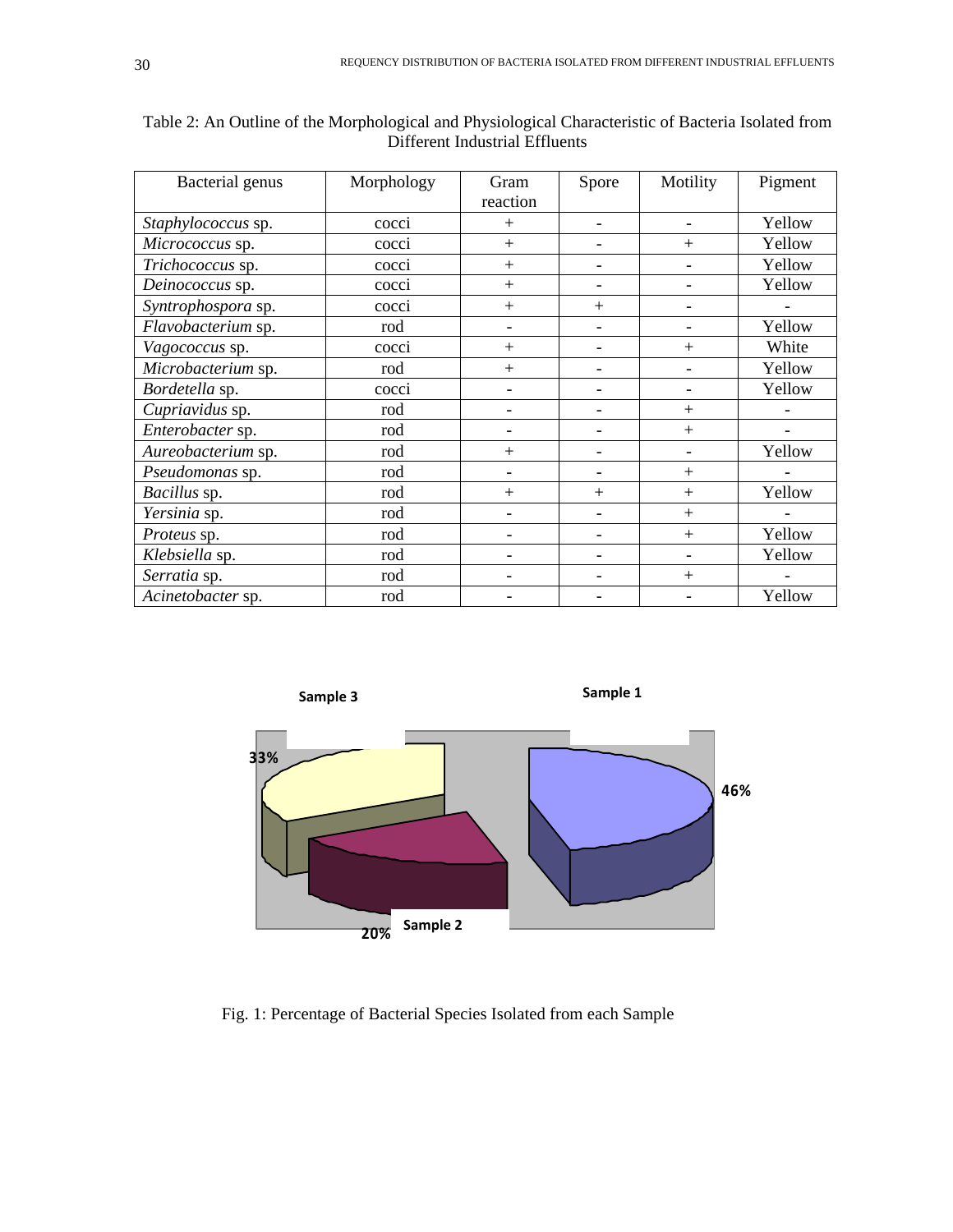| Biochemical | No. of Bacterial species |                          |                          |                          |                          |        |                          |                          |                          |                          |          |                          |                          |                          |                          |                          |                          |                          |                          |                          |                          |           |                |                          |                          |                          |                          |                          |                          |                          |
|-------------|--------------------------|--------------------------|--------------------------|--------------------------|--------------------------|--------|--------------------------|--------------------------|--------------------------|--------------------------|----------|--------------------------|--------------------------|--------------------------|--------------------------|--------------------------|--------------------------|--------------------------|--------------------------|--------------------------|--------------------------|-----------|----------------|--------------------------|--------------------------|--------------------------|--------------------------|--------------------------|--------------------------|--------------------------|
| tests       | -1                       | $\overline{c}$           | 3                        | $\overline{4}$           | 5                        | 6      | $\tau$                   | 8                        | 9                        | 10                       | 11       | 12                       | 13                       | 14                       | 15                       | 16                       | 17                       | 18                       | 19                       | 20                       | 21                       | 22        | 23             | 24                       | 25                       | 26                       | 27                       | 28                       | 29                       | 30                       |
| Oxidase     | $+$                      | $+$                      | $^{+}$                   | $+$                      | $\sim$                   | $\sim$ | ٠                        |                          | $\overline{\phantom{a}}$ | $\sim$                   | $\sim$   | $+$                      | $+$                      | $+$                      | $+$                      | $+$                      | $+$                      | $+$                      | $\sim$                   | $\sim$                   | $\overline{\phantom{a}}$ | $\sim$    | ÷              | $\overline{\phantom{a}}$ | $\sim$                   | $\overline{\phantom{a}}$ | $\sim$                   | $\sim$                   | $\sim$                   | $+$                      |
| Catalase    | $+$                      | $\sim$                   | $+$                      | $\overline{\phantom{a}}$ | $\sim$                   | $\sim$ | $\sim$                   | $\overline{\phantom{a}}$ | $\sim$                   | $\sim$                   | $\sim$   | $\ddot{\phantom{1}}$     | $\sim$                   | ٠                        | $\sim$                   | $\overline{\phantom{a}}$ | $\sim$                   | $\sim$                   | $\sim$                   | $\omega$                 | $\overline{a}$           | $\sim$    | $\overline{a}$ | ÷                        | $\sim$                   | $\sim$                   | $\overline{\phantom{a}}$ | $\sim$                   | $\sim$                   | $\sim$                   |
| Nitrate     | $\, +$                   | $\sim$                   | $+$                      | $\overline{\phantom{a}}$ | $\sim$                   | $\sim$ | $\overline{\phantom{a}}$ |                          | $\sim$                   |                          | $^{+}$   | $^{+}$                   | $^{+}$                   | $+$                      | $+$                      | $\sim$                   | $\sim$                   | $\sim$                   | $\sim$                   | $\sim$                   |                          | $\sim$    | $\overline{a}$ | $^{+}$                   | $+$                      | $+$                      | $\overline{\phantom{a}}$ | $\overline{\phantom{a}}$ | ×.                       | $\sim$                   |
| Lysine      | $\sim$                   | $\sim$                   |                          | $\sim$                   | ÷,                       | ÷.     | $\overline{\phantom{a}}$ |                          | $\sim$                   | $\sim$                   | ÷        | $\ddot{\phantom{1}}$     | $\sim$                   | ÷.                       | $\overline{\phantom{a}}$ | $+$                      | $\sim$                   | $+$                      | $\blacksquare$           | $\overline{\phantom{a}}$ | $+$                      | $+$       | $\overline{a}$ | ÷.                       | $\sim$                   |                          | $\sim$                   | $\overline{\phantom{a}}$ | $\blacksquare$           | $\sim$                   |
| Ornithine   | $\sim$                   | $\overline{a}$           |                          | $\sim$                   | $\sim$                   | $\sim$ | ٠                        |                          | $\overline{\phantom{a}}$ | $\overline{\phantom{a}}$ | $\sim$   | ٠                        | $\overline{\phantom{a}}$ | ٠                        | $\sim$                   | $+$                      | $\overline{\phantom{a}}$ | $\! +$                   | $\! + \!\!\!\!$          | $\sim$                   | $^{+}$                   | $\! +$    | ٠              | $\sim$                   | $\sim$                   | $+$                      | $\sim$                   | $\overline{\phantom{a}}$ | $\sim$                   | ٠                        |
| $H_2S$      | $+$                      | $\overline{\phantom{a}}$ | $\overline{\phantom{a}}$ | $\sim$                   | ÷.                       | $\sim$ | $\sim$                   | $\sim$                   | ÷.                       | $\sim$                   | $\sim$   | $\overline{\phantom{a}}$ | $\sim$                   | ٠                        | $\sim$                   | $\sim$                   | $\sim$                   | $\! +$                   | $\sim$                   | $\sim$                   | $+$                      | $\sim$    | ٠              | ÷                        | $\sim$                   | $\sim$                   | $\overline{a}$           | $\sim$                   | ÷                        | $\sim$                   |
| Glucose     | $\sim$                   | $+$                      | $\sim$                   | $\sim$                   | ÷,                       | $\sim$ | $\overline{\phantom{a}}$ | $\sim$                   | $\sim$                   | $\sim$                   | $\sim$   | ä,                       | $\omega$                 | $\sim$                   | $+$                      | $\sim$                   | $\overline{\phantom{a}}$ | $+$                      | $\bar{a}$                | $\omega$                 | $\sim$                   | $\sim$    | $+$            | $\omega$                 | ÷.                       | $\sim$                   | $\sim$                   | ÷,                       | $\sim$                   | $\sim$                   |
| Mannitol    | $+$                      | $+$                      | $\overline{\phantom{a}}$ | $\sim$                   | $\blacksquare$           | $\sim$ | $\sim$                   |                          | $\overline{\phantom{a}}$ | $\overline{\phantom{a}}$ | $\sim$   | $\sim$                   | $\overline{\phantom{a}}$ | ٠                        | $\sim$                   | $\sim$                   | $^{+}$                   | $\overline{\phantom{a}}$ | $\overline{\phantom{a}}$ | $\sim$                   | $\overline{\phantom{a}}$ | $\sim$    | $\sim$         | $\overline{\phantom{a}}$ | $\overline{\phantom{a}}$ | $\sim$                   | $\sim$                   | $\sim$                   | $\overline{\phantom{a}}$ | $\overline{\phantom{a}}$ |
| Xylose      | $\sim$                   | $+$                      | $\sim$                   | $\omega$                 | $\omega$                 | $\sim$ | $\sim$                   |                          | $\sim$                   | $\sim$                   | $+$      | $\overline{\phantom{a}}$ | $\sim$                   | ٠                        | $\sim$                   | $\overline{\phantom{a}}$ | $\sim$                   | $\sim$                   | $\sim$                   | $\sim$                   |                          | $\sim$    | ٠              | $\bar{a}$                | $\sim$                   | $+$                      | $^{+}$                   | $\overline{\phantom{a}}$ | $\sim$                   | ٠                        |
| <b>ONPG</b> | $\sim$                   | $\sim$                   | $\sim$                   | $\sim$                   | $\sim$                   | $\sim$ | ÷.                       | $\sim$                   | ÷.                       | $\sim$                   | $\omega$ | $\sim$                   | $\omega$                 | ×.                       | $\sim$                   | $+$                      | $\sim$                   | $\sim$                   | ÷.                       | $\omega$                 | $\sim$                   | $\sim$    | $\sim$         | $\sim$                   | $\sim$                   | $\sim$                   | $\sim$                   | $\sim$                   | $\omega$                 | $\sim$                   |
| Indole      | $\sim$                   | $\sim$                   | $\sim$                   | $\sim$                   | ÷,                       | $\sim$ | $\overline{\phantom{a}}$ | $\sim$                   | $\sim$                   | $\sim$                   | $\sim$   | ä,                       | $\omega$                 | $\sim$                   | $\sim$                   | $+$                      | $\overline{\phantom{a}}$ | ÷,                       | $+$                      | $\sim$                   | $\overline{\phantom{a}}$ | $\sim$    | ÷,             | $\omega$                 | ÷.                       | $\sim$                   | ÷.                       | $\sim$                   | $\sim$                   | $\sim$                   |
| Urease      | $\sim$                   | $\overline{\phantom{a}}$ | $\overline{\phantom{a}}$ | $\sim$                   | $\, +$                   | $\sim$ | $\overline{\phantom{a}}$ | $\sim$                   | $\overline{\phantom{a}}$ | $\sim$                   | $\sim$   | $\overline{\phantom{a}}$ | $^{+}$                   | ٠                        | $+$                      | $\sim$                   | $\overline{\phantom{a}}$ | $\sim$                   | $\sim$                   | $\sim$                   | $\overline{\phantom{a}}$ | $\sim$    | ٠              | $\overline{\phantom{a}}$ | $\sim$                   | $\sim$                   | $\overline{\phantom{a}}$ | $\overline{\phantom{a}}$ | ×.                       | $\sim$                   |
| V.P         | $\sim$                   | $\! +$                   | $\overline{\phantom{a}}$ | $\sim$                   | ÷.                       | ÷.     | ÷                        | $\sim$                   | ÷.                       | $\sim$                   | $\sim$   | $\sim$                   | $^{+}$                   | $\sim$                   | $\sim$                   | $\sim$                   | $\sim$                   | $\sim$                   | $\! + \!\!\!\!$          | $\sim$                   | $\sim$                   | $\sim$    | $\sim$         | $\sim$                   | $\sim$                   | $\sim$                   | $\sim$                   | $\sim$                   | $\sim$                   | ÷.                       |
| Citrate     | $\pm$                    | $\sim$                   | $\overline{\phantom{a}}$ | $\sim$                   | $\sim$                   | $\sim$ | ÷.                       | $\sim$                   | ÷.                       | $\sim$                   | $\pm$    | $\sim$                   | $+$                      | $\sim$                   | $\sim$                   | $\sim$                   | $\sim$                   | $\sim$                   | ÷.                       | $\, +$                   | $\overline{\phantom{a}}$ | $\sim$    | $\sim$         | $+$                      | $\sim$                   | $\sim$                   | $+$                      | $\sim$                   | $\sim$                   | $\sim$                   |
| <b>TDA</b>  | $\sim$                   | $\overline{\phantom{a}}$ |                          | $\sim$                   | $\sim$                   | $\sim$ | ٠                        |                          | $\sim$                   | $\sim$                   | $+$      | $\sim$                   | $^{+}$                   | ٠                        | $\sim$                   |                          | $\sim$                   | $\sim$                   | $\sim$                   | $+$                      | $\overline{\phantom{a}}$ | $\sim$    | ÷              | $\overline{\phantom{a}}$ | $\overline{\phantom{a}}$ | ٠                        | $\sim$                   | $\sim$                   | ×.                       | $+$                      |
| Gelatine    | $\sim$                   | $\sim$                   | $^{+}$                   | $\sim$                   | $\omega$                 | $\sim$ | $\sim$                   | $\sim$                   | $\sim$                   | $\sim$                   | $+$      | $\sim$                   | $\omega$                 | ٠                        | $\sim$                   | $\sim$                   | $^{+}$                   | $\sim$                   | $\sim$                   | $+$                      | $\sim$                   | $\sim$    | $\sim$         | $\omega$                 | $\sim$                   | $\sim$                   | $\overline{\phantom{a}}$ | $\overline{\phantom{a}}$ | $\sim$                   | $\sim$                   |
| Malonate    | $\sim$                   | $+$                      | $+$                      | $\sim$                   | $\sim$                   | $\sim$ | ÷                        | $\sim$                   | $\sim$                   | $\sim$                   | $\sim$   | ÷                        | $\omega$                 | ä,                       | $\sim$                   | $\sim$                   | $+$                      | $\sim$                   | $\sim$                   | $+$                      | $\sim$                   | $\sim$    | $^{+}$         | $\sim$                   | $\overline{\phantom{a}}$ | $\sim$                   | $\sim$                   | ä,                       | $\sim$                   | $\sim$                   |
| Inositol    | $\overline{\phantom{a}}$ | $\sim$                   | $\,+\,$                  | $\sim$                   | $\blacksquare$           | $\sim$ | $\sim$                   |                          | $\overline{\phantom{a}}$ | $\sim$                   | $\sim$   | $+$                      | $\sim$                   | $\overline{\phantom{a}}$ | $\sim$                   |                          | $+$                      | $\sim$                   | $\sim$                   | $+$                      | $\sim$                   | $+$       | $+$            | $\sim$                   | $\overline{\phantom{a}}$ |                          | $\sim$                   | $\overline{a}$           | $\overline{\phantom{a}}$ | $\sim$                   |
| Sorbitol    | $\sim$                   | $\overline{\phantom{a}}$ | $\overline{\phantom{a}}$ | $\sim$                   | $\sim$                   | $\sim$ | $\sim$                   | $\overline{\phantom{a}}$ | $\sim$                   | $\sim$                   | $\sim$   | $+$                      | $\overline{\phantom{a}}$ | $\sim$                   | $+$                      | $\sim$                   | $\sim$                   | $\sim$                   | $\sim$                   | $\overline{\phantom{a}}$ | $\sim$                   | $+$       | $+$            | $\overline{\phantom{a}}$ | $\sim$                   | $\sim$                   | $\overline{a}$           | $\sim$                   | $\sim$                   | $+$                      |
| Rhamnose    | $\sim$                   | $\sim$                   | $\sim$                   | ÷.                       | ä,                       | ÷.     | $\overline{a}$           |                          | $\sim$                   | $\sim$                   | $\sim$   | $+$                      | $^{+}$                   | ٠                        | $\sim$                   | $^{+}$                   | $+$                      | $\sim$                   | $\sim$                   | $\sim$                   |                          | $+$       | $\overline{a}$ | $\sim$                   | $\sim$                   |                          | $\sim$                   | $\sim$                   | $\sim$                   | $+$                      |
| Sucrose     | $\sim$                   | $\sim$                   |                          | ÷.                       | $\sim$                   | $\sim$ | $\overline{\phantom{a}}$ |                          | $\overline{\phantom{a}}$ | $\sim$                   | $\sim$   | $\ddot{\phantom{1}}$     | $^{+}$                   | ٠                        | $\sim$                   | $+$                      | $\sim$                   | ÷,                       | ÷.                       | $\omega$                 | $\overline{\phantom{a}}$ | $\ddot{}$ | $\overline{a}$ | $\sim$                   | $\sim$                   | $\sim$                   | $\overline{\phantom{a}}$ | $\sim$                   | ×.                       | $+$                      |
| Lactose     | $\sim$                   | $\overline{\phantom{a}}$ |                          | $\sim$                   | $\sim$                   | $\sim$ | $\overline{\phantom{a}}$ | $\sim$                   | $\overline{\phantom{a}}$ | $\sim$                   | $\sim$   | $^{+}$                   | $+$                      | ٠                        | $+$                      | $^{+}$                   | $\sim$                   | $+$                      | $\sim$                   | $\overline{\phantom{a}}$ | $\overline{\phantom{a}}$ | $+$       | ٠              | $\overline{\phantom{a}}$ | $\sim$                   | $\sim$                   | $\overline{\phantom{a}}$ | $+$                      | $+$                      | $+$                      |
| Arabinose   | $\sim$                   | $\sim$                   | $\overline{\phantom{a}}$ | $\sim$                   | $\omega$                 | $\sim$ | $\sim$                   | $\sim$                   |                          | $\sim$                   | $+$      | $+$                      | $^{+}$                   | $\sim$                   | $\sim$                   | $\sim$                   | $\overline{\phantom{a}}$ | $\! +$                   | $\sim$                   | $\sim$                   | $\overline{\phantom{a}}$ | $\sim$    | $\sim$         | $\sim$                   | $\sim$                   | $\sim$                   | $\overline{\phantom{a}}$ | $\sim$                   | $\bar{a}$                | $\sim$                   |
| Adonitol    | $\sim$                   | $\sim$                   | $+$                      | $\sim$                   | $\overline{\phantom{a}}$ | $\sim$ | ÷.                       |                          | $\overline{\phantom{a}}$ | $\sim$                   | $+$      | $+$                      | ä,                       | ÷,                       | $\sim$                   | $\sim$                   | $\overline{\phantom{a}}$ | $+$                      | $\overline{\phantom{a}}$ | $\omega$                 |                          | ÷         | $\sim$         | $\omega$                 | ×.                       | $\sim$                   | $^{+}$                   | $\sim$                   | $\sim$                   | $+$                      |
| Raffinose   | $\sim$                   | $\overline{\phantom{a}}$ | $\overline{\phantom{a}}$ | $\sim$                   | $\overline{\phantom{a}}$ | $\sim$ | $\sim$                   | $\sim$                   | $\overline{\phantom{a}}$ | $\sim$                   | $+$      | $\, +$                   | $\overline{\phantom{a}}$ | ٠                        | $\sim$                   | $\sim$                   | $\overline{\phantom{a}}$ | $\! +$                   | $\overline{\phantom{a}}$ | $\sim$                   | $\overline{\phantom{a}}$ | $\sim$    | $\sim$         | $\sim$                   | $\sim$                   | $\sim$                   | $\overline{\phantom{a}}$ | $\overline{\phantom{a}}$ | $\sim$                   | $\sim$                   |
| Salicin     | $\! +$                   | $\overline{a}$           | $\overline{a}$           | $\sim$                   | $\sim$                   | $\sim$ | ٠                        |                          | ٠                        |                          | a.       | ÷.                       | $^{+}$                   | $^{+}$                   | $^{+}$                   | $^{+}$                   | $\sim$                   | $\sim$                   | $\sim$                   | $\sim$                   |                          | $\sim$    | ÷              | $\overline{\phantom{a}}$ | ÷.                       |                          | $\sim$                   | $\sim$                   | $\sim$                   | $\boldsymbol{+}$         |
| Arginine    | $\sim$                   | $\sim$                   | $\sim$                   | $\sim$                   | ÷.                       | $\sim$ | $\overline{\phantom{a}}$ | $\sim$                   | $\overline{\phantom{a}}$ | $\sim$                   | $\sim$   | $^{+}$                   | $\overline{\phantom{a}}$ | ٠                        |                          | $\overline{a}$           | $\sim$                   | $\sim$                   | ÷.                       | $+$                      | $\sim$                   | ÷         | $\sim$         | $\overline{\phantom{a}}$ | $\sim$                   |                          | $\overline{\phantom{a}}$ | $^{+}$                   | $\! +$                   | $+$                      |

Table 3: An Outline of Biochemical Tests Used in Classifying the Isolated Bacterial Species from Different Industrial Effluent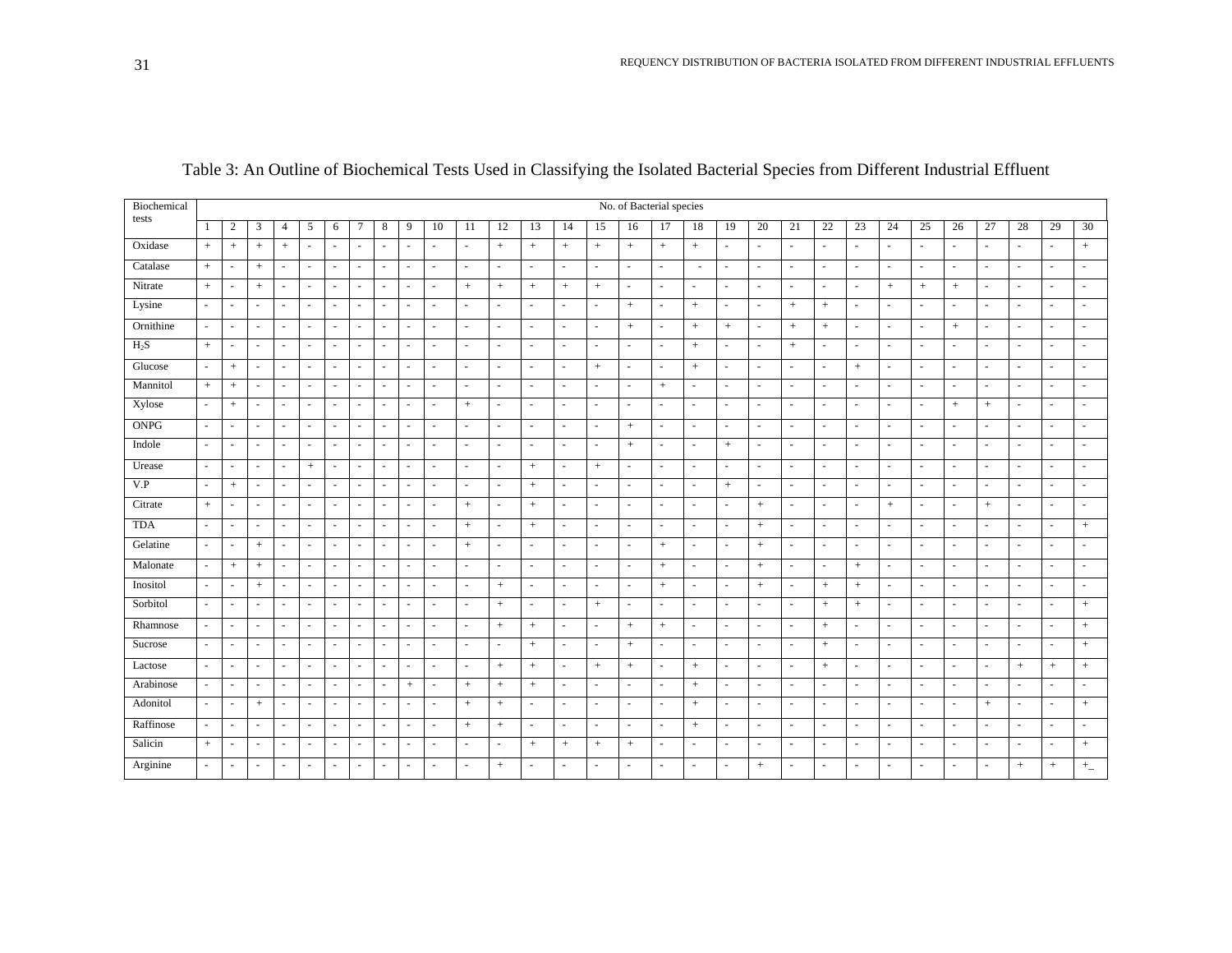| Sample         | Place Of                           | Date of                               | Medium      | Effluent | <b>Isolated Bacterial Species</b>                                                                                                                                                                                                                                                                                                                                        |
|----------------|------------------------------------|---------------------------------------|-------------|----------|--------------------------------------------------------------------------------------------------------------------------------------------------------------------------------------------------------------------------------------------------------------------------------------------------------------------------------------------------------------------------|
| no             | Collection                         | Collection                            | Cultured On | pH       |                                                                                                                                                                                                                                                                                                                                                                          |
| $\mathbf{1}$   | Textile industry,<br>Sheikhupora   | $11^{th}$<br>November<br>2009         | <b>LBA</b>  | 6        | 1. Staphylococcus intermedius<br>2. Micrococcus sedentarius<br>3. Trichococcus sp.<br>4. Micrococcus dentarius<br>5. Staphylococcus caprae<br>6. Deinococcus proteolyticus<br>7. Syntrophospora sp.<br>8. Micrococcus varians<br>9. Flavobacterium aquatile<br>10. Vagococcus sp.<br>11.Microbacterium lacticum<br>12.Bordetella pertusis<br>13. Staphylococcus carnosus |
| $\overline{2}$ | Glass industry,<br>Sheikhupora     | 16 <sup>th</sup><br>September<br>2009 | <b>LBA</b>  | 6        | 14.Micrococcus sp<br>15. Cupriavidus necator<br>16.Synthophosphora sp.<br>17. Enterobacter aerogenes<br>18.Aureobacterium flavescense<br>19.Micrococcus sp.<br>20.Pseudomonas sp.                                                                                                                                                                                        |
| 3              | Pharmaceutical<br>industry, Lahore | $28th$ October<br>2008                | <b>LBA</b>  | 8        | 21. Bacillus subtilus<br>22. Yersinia sp.<br>23. Proteus merabillis<br>24. Klebsiella pneumoniae<br>25. Pseudomonas fluorescens<br>26. Pseudomonas malophilia<br>27. Serratia marcescens<br>28. Bacillus sp.<br>29.Acinetobacter lwoffii<br>30. Klebsiella pneumoniae                                                                                                    |

Table 4: List of Metal Tolerant Bacterial Species

#### **References**

- [1] M.K.S. Yazdi, C. Azimi and MB Khalili. "Isolation and identification of bacteria present in the activated sludge unit, in the treatment of industrial waste water", Iranian J. Publ. Health, Vol. 30, No (3-4), 2001.91-94.
- [2] A. Ilyina, Castillo MI, Villarreal JA, Ramirez G. and Candelas J. 2003. Isolation of soil bacteria for bioremediation of hydrocarbon contamination. *Appl. Environ. Microbiol.* 64: 4180.
- [3] Kate CH. 1995. COSHH and the Microbiologist. *Letters in Applied Microbiology.* 10:109-112.
- [4] Autry AR and Ellis GM. 1992. *Environmental Progress*. 11: 318-321.
- [5] Kalyuzhnyi SV and Moskovskogo V. 2000. Universitets. Khimiya. 41. (6, Supp.) P.15.
- [6] Hughes DE and Stafford DA. 1976. The microbiology of the activated sludge process. CRC Reviews in Evironmental Control. pp: 233.
- [7] Lightharst B and Oglesby RT. 1989. Bacteriology of an activated sludge waste water treatment plant. A guide to methodology. *J Wat Pollut Control Fed*. 41: 267-81.
- [8] Pick EB. 1995. Aerobic bacteria. *In:* ecological aspects of used-water treatment. Eds: Cruds, CR and awkes HA, Vol.1, Academic press.
- [9] Kamil Z, Rizk M, Saleh M and Moustafa S. 2007. Isolation and identification of rhizosphere soil chitinolytic bacteria and their potential in